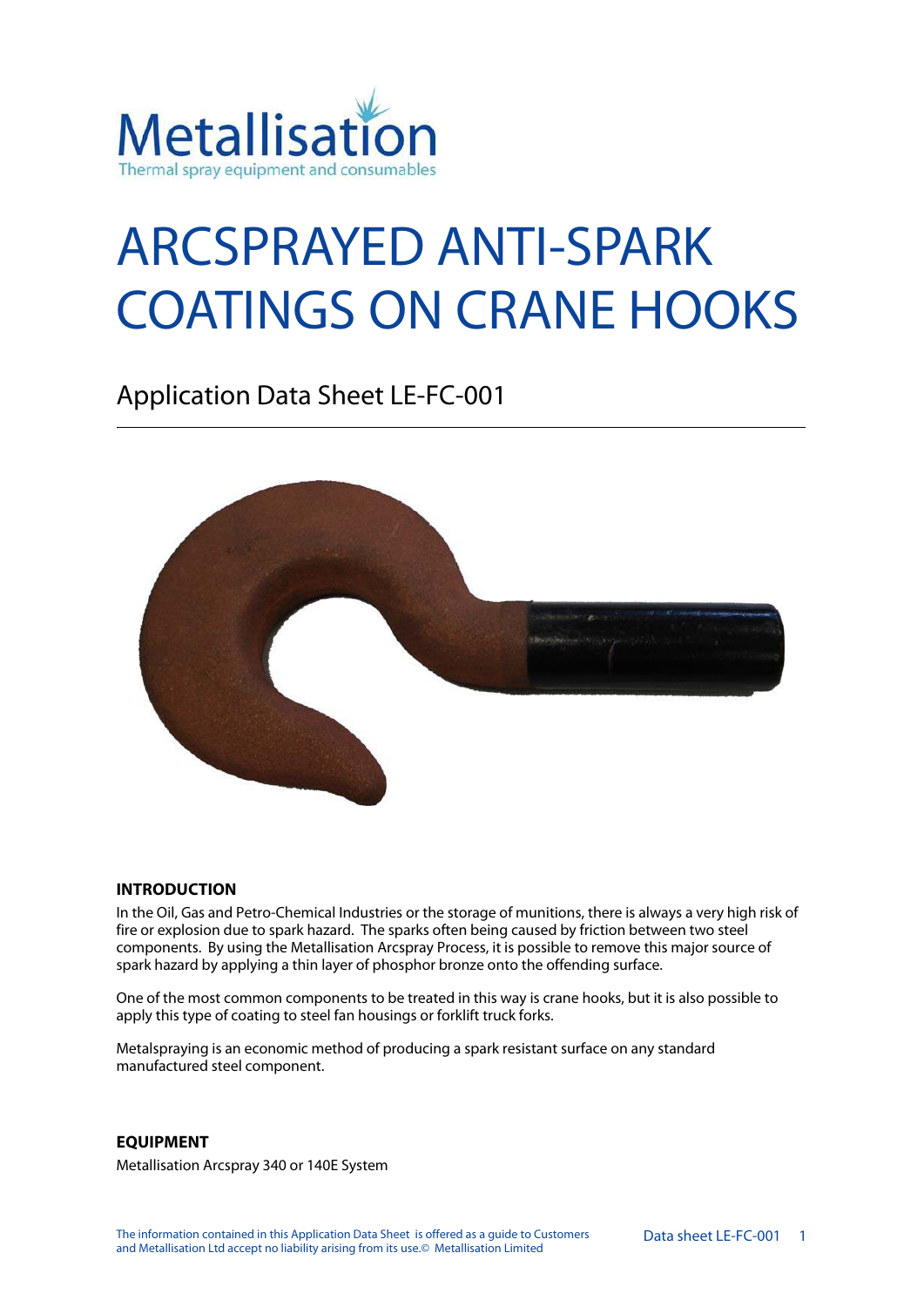Metallisation 15E Phosphor Bronze Arc Wire

Easily machinable material, very good for bearing surfaces and giving an excellent anti-spark coating.

#### **METHOD**

#### **Cleaning**

- (a) Steam clean if equipment available
- (b) Degrease by solvent vapour process, if material available
- (c) Check all surfaces are free from contamination and debris

### **Preliminary Inspection**

Check for cracks or surface imperfections taking hooks below the manufacturers recommended operating tolerances.

# **Preparation**

- (a) Mask surfaces adjacent to area requiring treatment with a heavy duty masking tape.
- (b) Thoroughly inspect for contamination prior to blasting
- (c) Thoroughly blast the area to be sprayed with clean chilled iron grit grade G24.
- (d) Ensure that areas to be treated are thoroughly blasted

A surface profile of between 75μm-100μm should be achieved. It is important that the surface to be sprayed should not come into contact with hands, oil, grease or other contaminants which may cause bond failure after spraying. Delays between blasting and spraying should not exceed 20 minutes.

# **APPLICATION OF SPRAYED COATING**

#### **Bonding and Simultaneous Spraying of 15E Phosphor Bronze**

- (a) The Arcspray Equipment should be set up in accordance with the Metallisation Manual for the spraying of 15E Phosphor Bronze.
- (b) The area to be sprayed should be cleaned with a vacuum cleaner or a clean, dry air blast to remove any loose particles of dust or grit.
- (c) The first 75μ-100μm should be applied at close range (typically 100mm) and at lower air pressure to achieve a higher bond strength.
- (d) The coating should be applied evenly by rotating the component in front of the Arcspray Pistol, keeping the spraystream at as near as possible to 90° from the surface being treated.